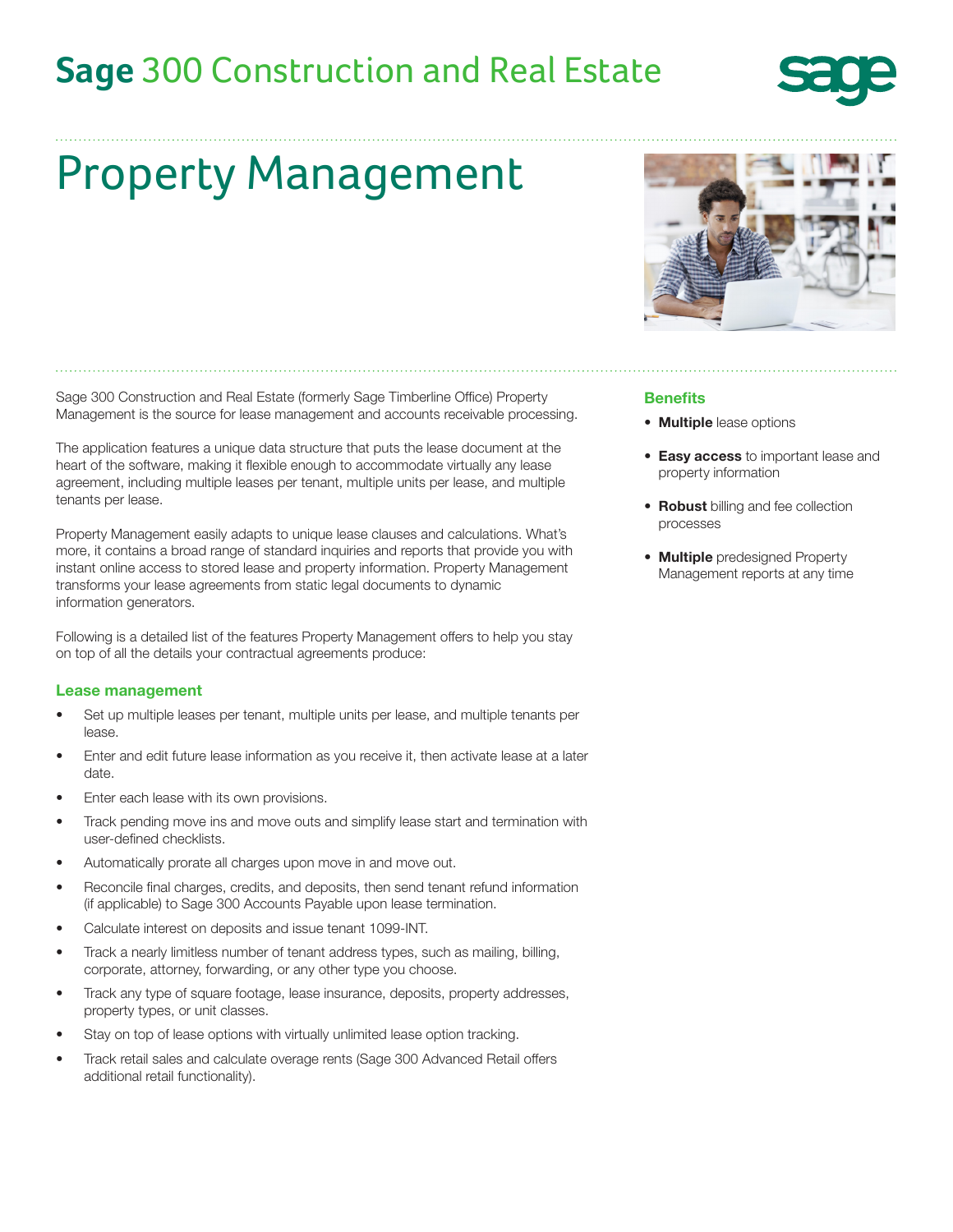## **Sage** 300 Construction and Real Estate

#### Accounting

- Amortize rent concessions and increases in accordance with FASB 13 using straight line function.
- Track gross potential rent and vacancy loss.
- Post Property Management activity to the Sage 300 General Ledger or Accounts Payable automatically or whenever you choose.
- Easily retrieve expenses and budget information from General Ledger for recoverable expense processing.

#### Billing and fee collection

- Track and administer an unlimited number of recurring charges.
- Set each recurring charge to be billed weekly, biweekly, monthly, quarterly, semiannually, or annually.
- Track and charge sales tax on rent or other charges.
- Bill miscellaneous, nonrecurring charges at any time.
- Use the Balance Forward Statement, Open Item Statement, or Tenant Invoice or create your own customized billing format with Sage 300 Report Designer.
- Customize recoverable expenses and escalations based on last year's actuals or next year's budget and then automatically apply stops, caps, and base year amounts.
- Review and adjust amounts transferred from General Ledger to Property Management prior to processing recoveries.
- Retroactively bill unpaid charges resulting from recoverable expense reconciliation.
- Base index escalations on formula-driven CPI or Porter's Wage calculations.
- Automate cash receipt posting with user defined default payment priorities.
- Post receipts to existing charges, new charges, prepayments, open credits, and deposits.
- Apply open credits to outstanding charges or automatically create an invoice in Accounts Payable to cut a check.
- Base late charges on a percent, flat amount, formula, or a combination of all three types.
- Automatically assess NSF charges, reinstate original charges, and institute late fees.
- Set a tenant to a cash only basis.
- Import charges from utility billing software.
- Import tenant lockbox payments.

#### Inquiry

- Drill down on summary information to view supporting detail (for example, review a list of delinquent tenants and balance amounts, then drill down to see the individual open items, amounts, and charge dates).
- Apply conditions to block information that you don't want to see.
- View and insert electronic notes and file attachments.
- Insert additional columns of information on the fly for quick access to the data you need most.
- Modify any of the more than 100 inquiries or create new inquiries using Sage 300 Inquiry Designer.

#### **Reporting**

- Choose from nearly 80 predesigned Property Management reports to calculate and print information at any time.
- Apply conditions and ranges so that only the specific information you want to report prints.
- Modify nearly all of the more than 500 reports or create new reports using Report Designer.

#### Additional features

- Generate charges by each property independently.
- Track weighted occupancy for multiple square footage types by calendar or fiscal year.
- Retain occupancy history indefinitely.
- Track miscellaneous income for each property.
- Run management fees on a predetermined schedule or anytime during fiscal period through an "on demand" calculation feature.
- Automatically send management fee invoices to Sage 300 Accounts Payable.
- Allow an entity to pay an invoice or receive payment belonging to another entity (intercompany accounting).
- Add up to 250 custom fields to more than 20 records within Property Management.
- Track property taxes paid, property valuations, and tax exemptions.
- Track pertinent insurance information on a property (insurance effective date, expiration date, value, deductibility, agent's name).
- Attach time stamped online notes to documents throughout the software.
- Customize toolbar for push button access to reports, inquiries, and tasks.